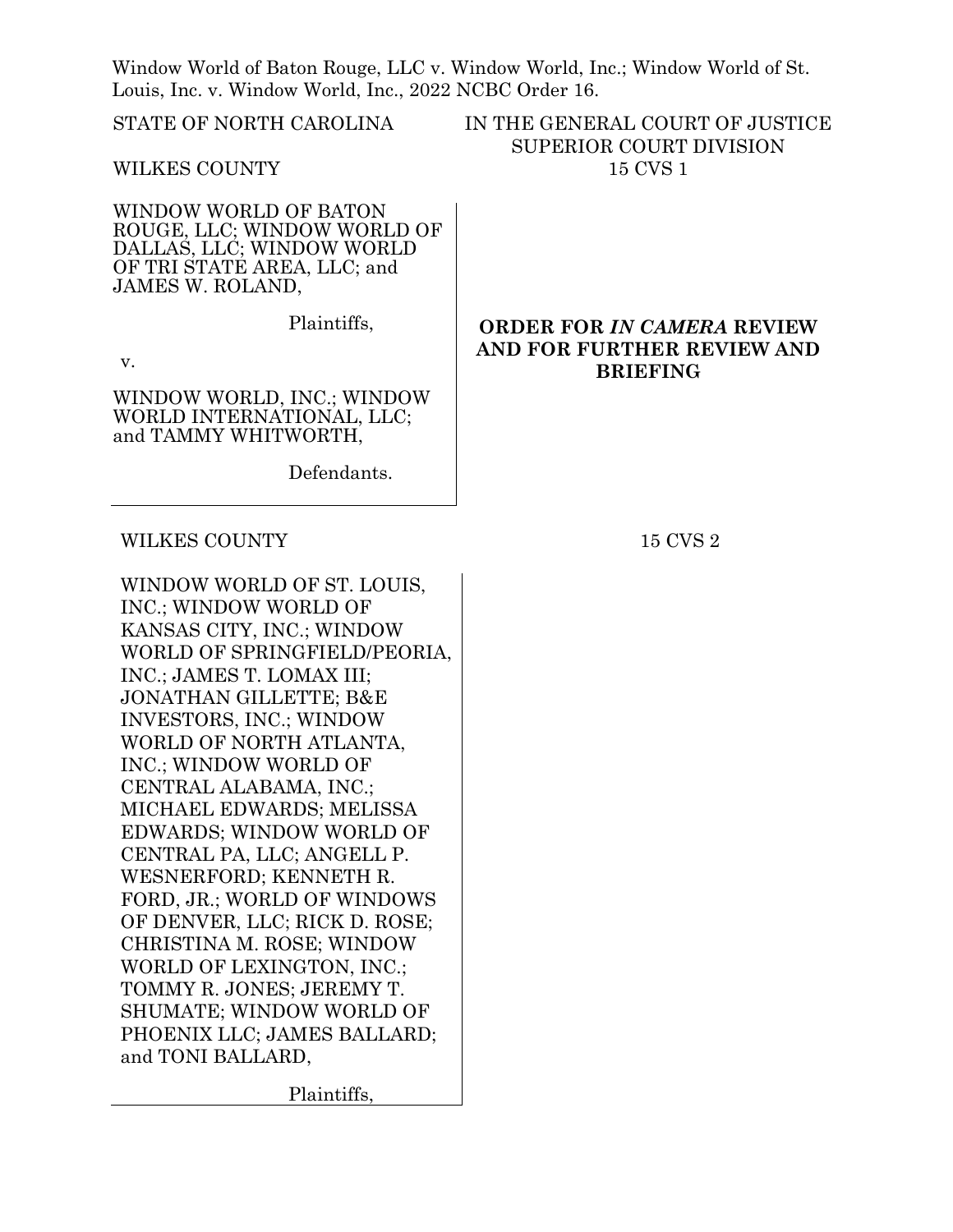## and

## WINDOW WORLD OF ROCKFORD, INC.; WINDOW WORLD OF JOLIET, INC.; SCOTT A. WILLIAMSON; JENNIFER L. WILLIAMSON; and BRIAN C. HOPKINS,

Plaintiffs and Counterclaim Defendants,

v.

WINDOW WORLD, INC.; WINDOW WORLD INTERNATIONAL, LLC; and TAMMY WHITWORTH, individually and as trustee of the Tammy E. Whitworth Revocable Trust,

> Defendants and Counterclaim Plaintiffs,

v.

WINDOW WORLD OF BLOOMINGTON, INC.,

> Counterclaim Defendant.

1. **THIS MATTER** is before the Court on Plaintiffs' Motion to Compel (the "Motion"),  $(ECF No. 812)<sup>1</sup>$  in the above-captioned cases.

2. At issue in this Motion are various documents, communications, and billing records that Plaintiffs allege Defendants Window World, Inc. and Window World

<sup>1</sup> For ease of reference, all ECF citations in this Order are to the Court's e-docket in 15-CVS-1.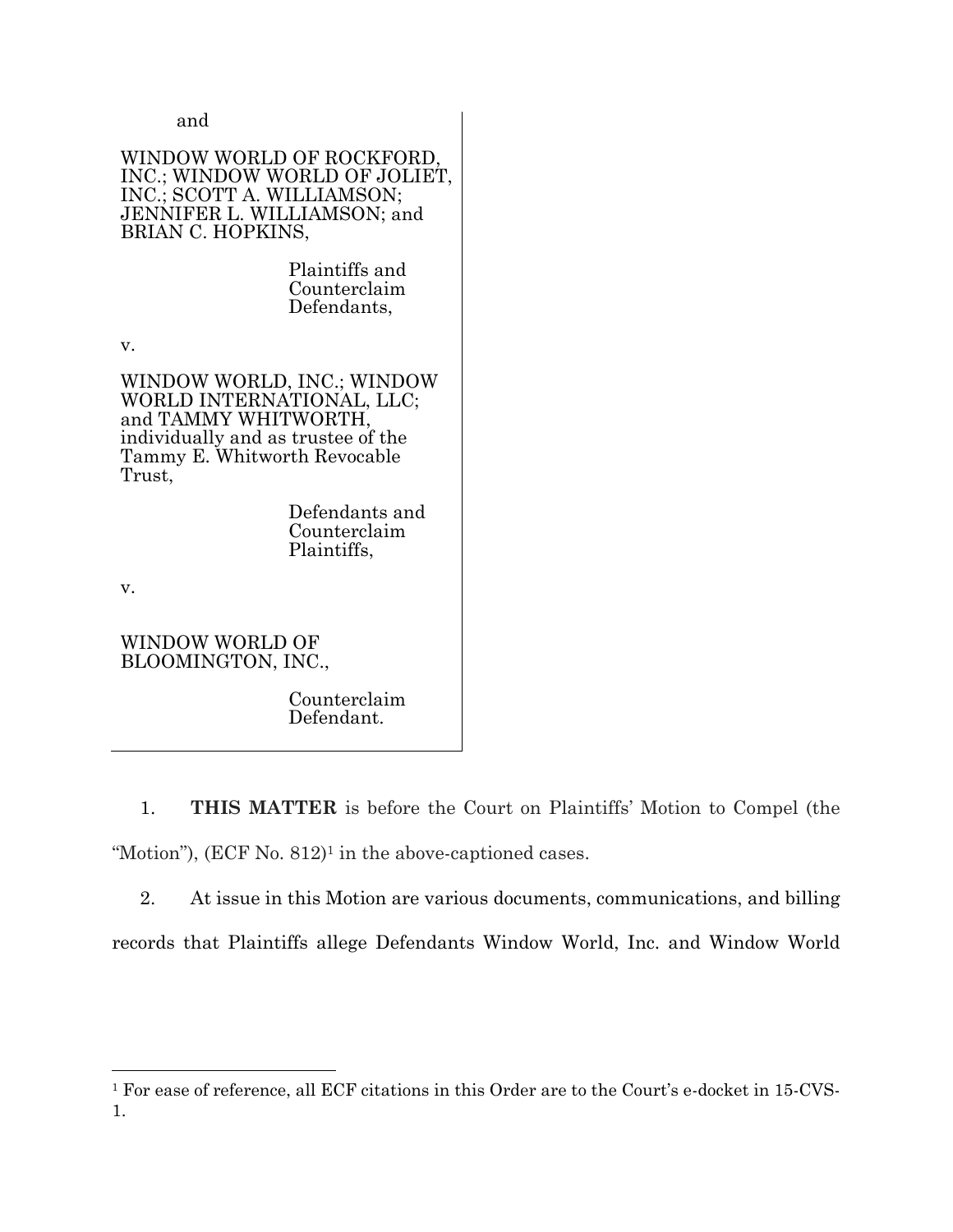International, LLC (together, "WW") have wrongfully withheld or redacted on the basis of attorney-client privilege or the work-product doctrine.

3. The current dispute has its antecedents in the Court's rulings on 16 August 2019 resolving (i) Plaintiffs' Motion for Finding of Waiver of Attorney-Client Privilege and Work-Product Doctrine as to Certain Topics, (ECF No. 446), and (ii) Plaintiffs' Motion to Compel and Motion for Sanctions for Defendants' Wrongful Assertions of Privilege, (ECF No. 448). *See Window World of Baton Rouge, LLC v. Window World, Inc.*, 2019 NCBC LEXIS 54 (N.C. Super. Ct. Aug. 16, 2019), ECF No. 724. In those rulings, the Court ordered WW to (i) produce certain documents WW had voluntarily produced and then clawed-back in 2018 because WW had waived the protections of the attorney-client privilege and work-product immunity doctrine as to those documents; (ii) produce certain documents included within a sample set of documents identified as privileged on WW's privilege logs that the Court determined were not protected by privilege or work product immunity; (iii) re-review all documents WW had withheld as privileged or as work product and produce all documents not properly withheld under the standards set forth by the Court; and (iv) revise all privilege logs to contain adequate and accurate document descriptions consistent with the Court's guidelines. *Id.* at \*103–105.

4. WW appealed the Court's rulings, and, on 11 June 2021, the Supreme Court of North Carolina affirmed the Court's rulings, *per curiam*. *Window World of Baton Rouge, LLC v. Window World, Inc.*, 377 N.C. 551, 2021-NCSC-70 (2021), ECF No.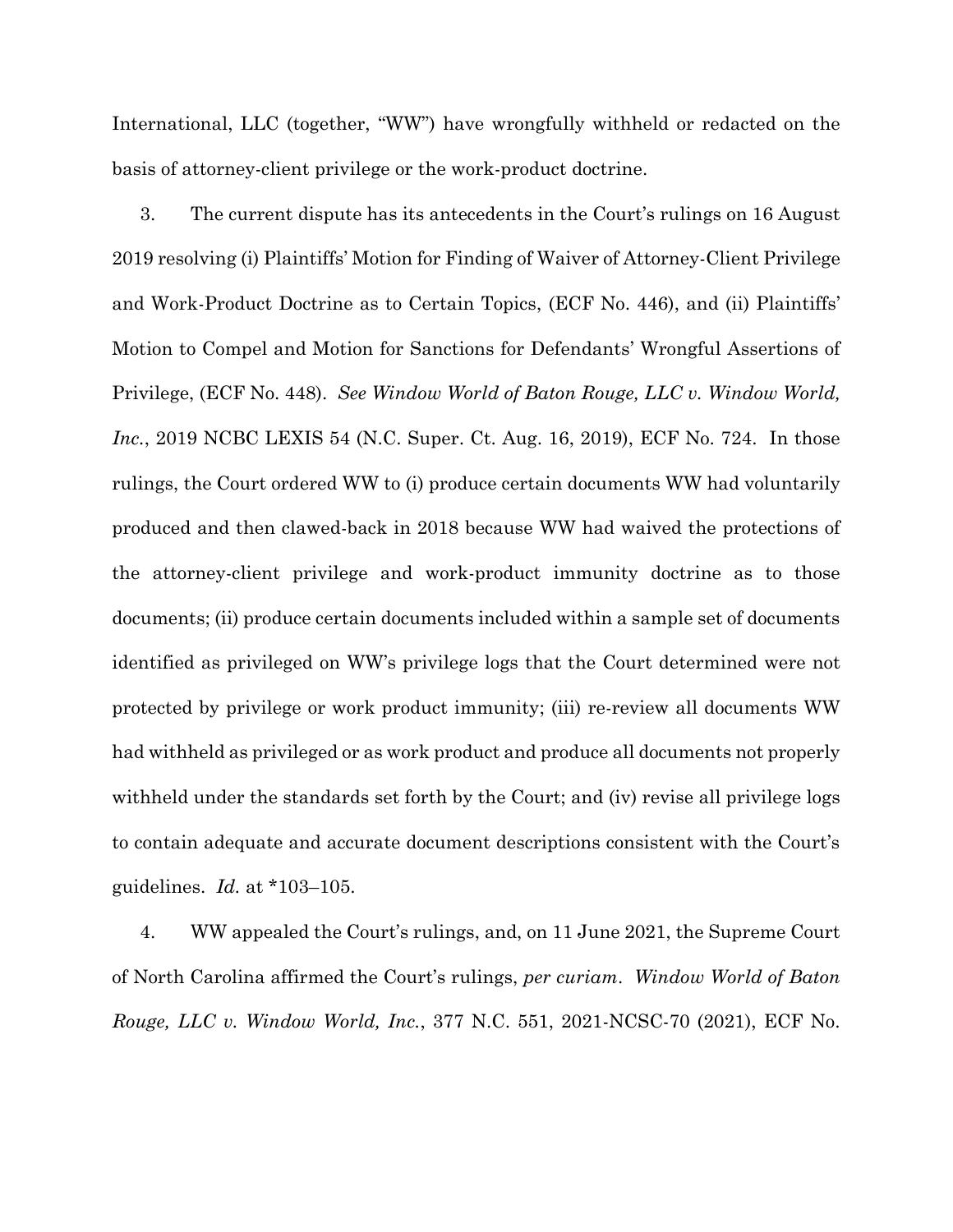793. The mandate issued on 1 July 2021, and the cases were subsequently returned to this Court for further proceedings.

5. On 21 July 2021, the Court, with input from the parties, entered a Fifth Amended Case Management Order ("Fifth CMO"), (ECF No. 797), to implement the Court's 16 August 2019 rulings and to set a timetable for all remaining pretrial case activity. The Fifth CMO included a process through which the parties could apprise the Court of any disputes arising from the implementation of the Court's 16 August 2019 rulings.

6. Consistent with the Fifth CMO, on 7 January 2022, the parties filed a Joint Report outlining numerous unresolved issues arising from the implementation of the Court's 16 August 2019 rulings. (ECF No. 801.) The Court thereafter set a motion, briefing, and hearing schedule to consider these unresolved matters. (ECF No. 804.)

7. Plaintiffs timely filed the current Motion on 31 January 2022. (ECF No. 812.) After full briefing, the Court held a hearing on the Motion on 21 April 2022 (the "Hearing"), at which all parties, non-party Anna Elizabeth "Beth" Vannoy ("Ms. Vannoy"), and non-party Vannoy Colvard were represented by counsel.

8. Plaintiffs seek through the Motion to compel the production of 53 documents that fall into four separate categories: (i) twenty-six documents related to WW's franchise-related actions and its first Franchise Disclosure Document ("FDD"); (ii) seven documents produced by WW's counsel, Manning, Fulton & Skinner, P.A. ("Manning Fulton"), that WW has withheld or redacted on the basis of work-product immunity; (iii) fifteen documents produced by WW or third-parties that WW has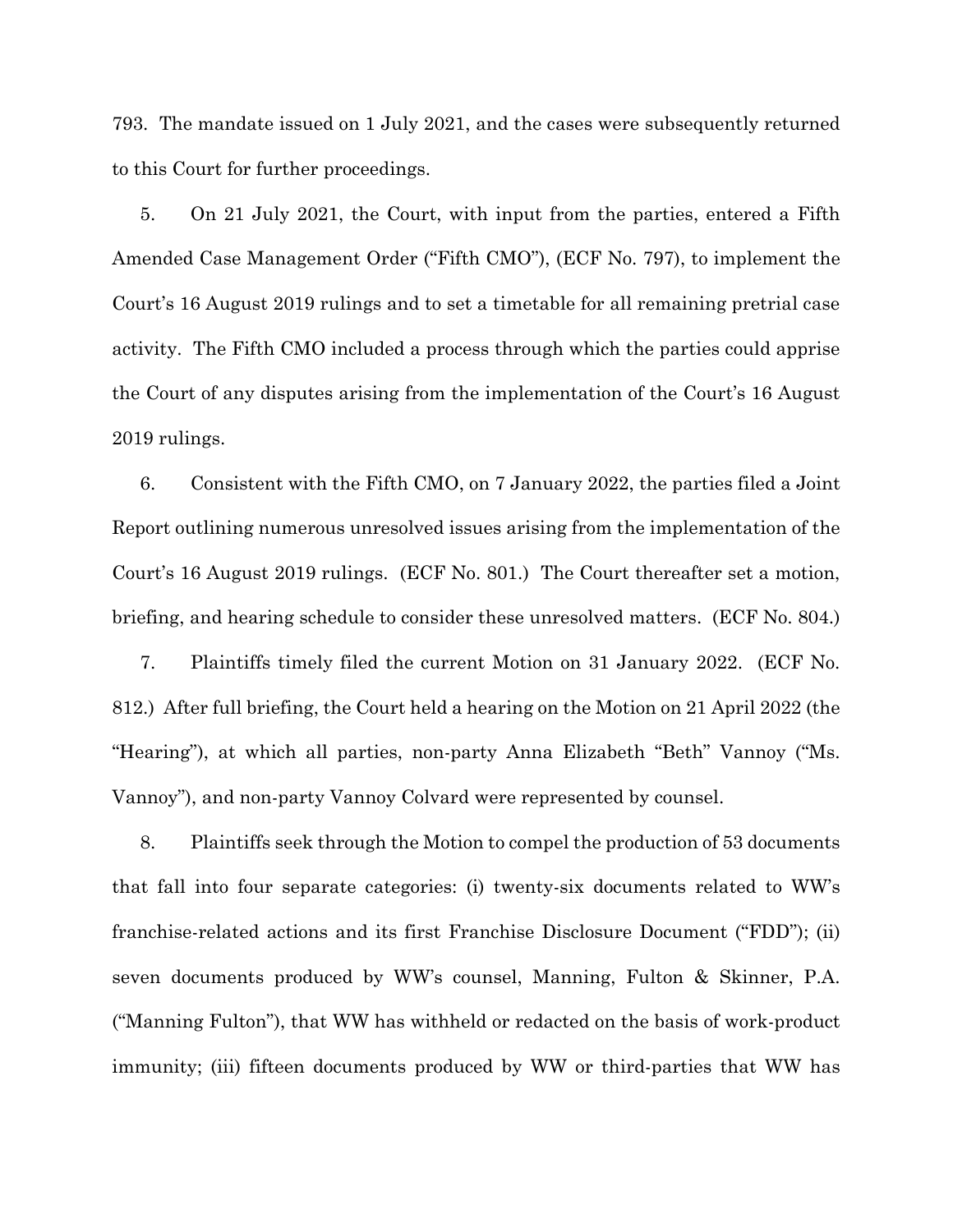withheld or redacted on the basis of privilege; and (iv) billing detail redacted from five billing records produced by WW's counsel, Vannoy, Colvard, Triplett & Vannoy, PLLC ("Vannoy Colvard"), that WW and Vannoy Colvard argue are properly withheld under Plaintiffs' agreement with Vannoy Colvard. (Br. Supp. Mot. to Compel 10, 17, 21, 22, 25, ECF No. 813 (sealed), ECF No. 821 (redacted)).

9. Plaintiffs urge the Court to conduct an *in camera* review of these documents to determine whether WW's claims of privilege and work-product protection are valid. WW disagrees, contending that an *in camera* review of any documents is unwarranted because WW faithfully followed the Court's privilege and work-product standards set forth in its 16 August 2019 rulings. WW also contends that the twentysix franchise-related documents at issue have either been deemed privileged by the Court or the Special Discovery Master<sup>2</sup> or are substantially similar to those documents deemed privileged, further supporting its position that an *in camera* review is unnecessary.

10. Thus, before reaching the merits of Plaintiffs' Motion, the Court must first determine whether an *in camera* review of some or all of the challenged documents is appropriate.

11. A trial court may, in its discretion, order an *in camera* review of documents to assess the propriety of claims of privilege. *Global Textile All., Inc. v. TDI*

<sup>2</sup> With the consent of the parties and by order dated 12 October 2018, the Court appointed the Honorable W. David Lee as a referee or "Special Discovery Master" to conduct an *in camera* review of various documents WW had withheld from production on privilege and work product grounds. (ECF No. 594.) Based on that review, Judge Lee submitted his Master's Report on 3 January 2019. (ECF No. 681.)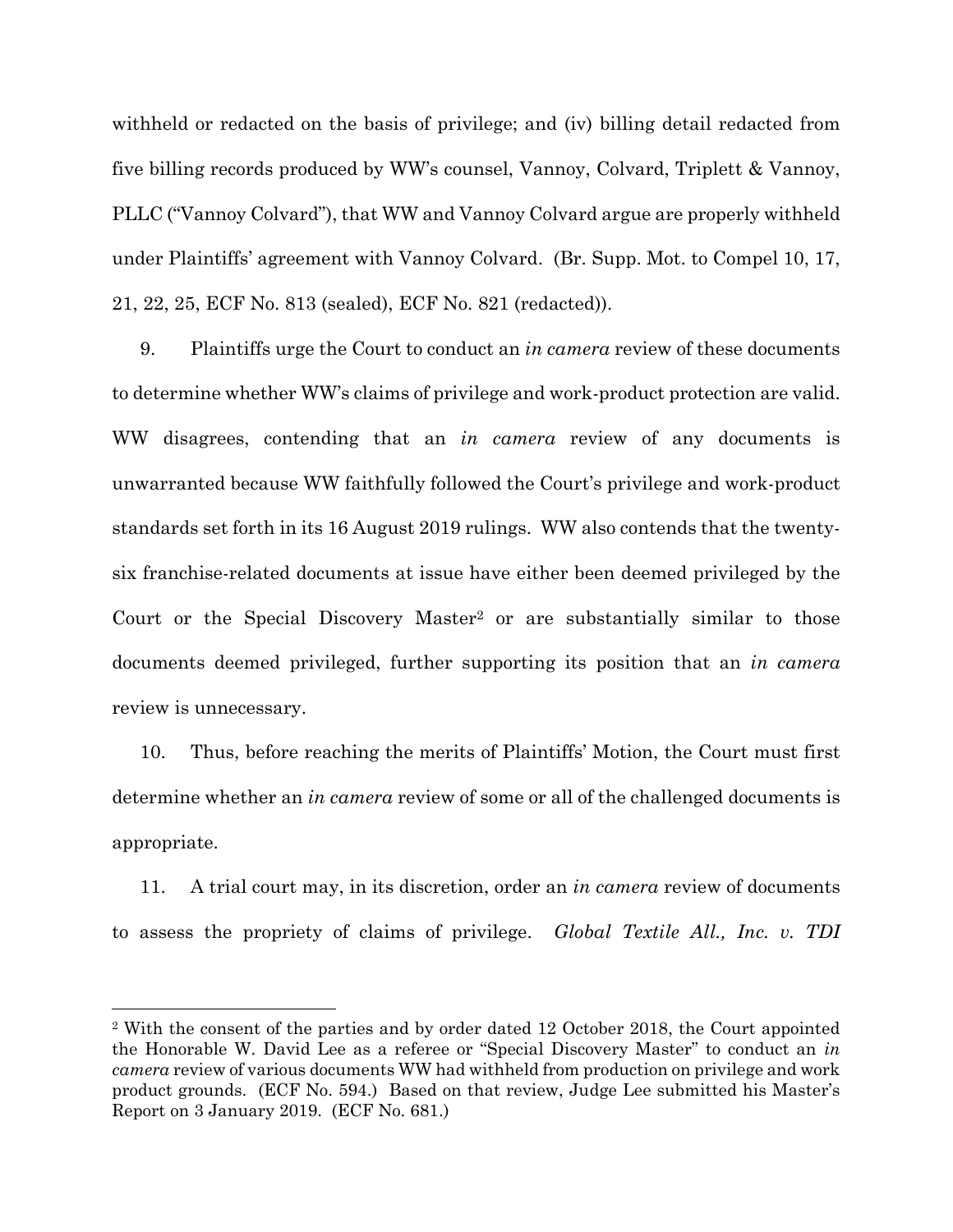*Worldwide, LLC*, 375 N.C. 72, 29 (2020) ("A trial court acting in its discretion may require an in camera [sic] review of documents to assist in ascertaining whether certain materials are entitled to privileged status."). Indeed, our Supreme Court has noted,

[A] trial court is not required to rely solely on an attorney's assertion that a particular communication falls within the scope of the attorney-client privilege. In cases where the party seeking the information has, in good faith, come forward with a nonfrivolous assertion that the privilege does not apply, the trial court may conduct an *in camera* inquiry of the substance of the communication. *See State v. Buckner*, 351 N.C. 401, 411–12, 527 S.E.2d 307, 314 (2000) (trial court must conduct *in camera* review when there is a dispute as to the scope of a defendant's waiver of the attorney-client privilege, such as would be the case when a defendant has asserted an ineffective assistance of counsel claim); . . . *see also Willis v. Duke Power Co.*, 291 N.C. 19, 36, 229 S.E.2d 191, 201 (1976) (trial court may require *in camera* inspection of documents to determine if they are work-product).

*In re Investigation of the Death of Miller*, 357 N.C. 316, 336–37 (2003). The Supreme Court has also advised that "[i]n cases of doubt whether the privilege has been established, the presiding officer may examine the contested communication *in camera*." *Id.* at 337.

12. Having considered the Motion, the related briefing and caselaw, the relevant materials associated with the Motion, and the arguments of counsel at the Hearing on the Motion, the Court, in the exercise of its discretion and for good cause shown, concludes that an *in camera* review of the forty-eight documents comprising the first three categories of challenged documents is necessary to resolve the Motion. Plaintiffs have provided sufficient evidence to support a nonfrivolous assertion that WW has improperly invoked the attorney-client privilege and work-product doctrine to withhold production of, or make redactions to, these documents. Accordingly, the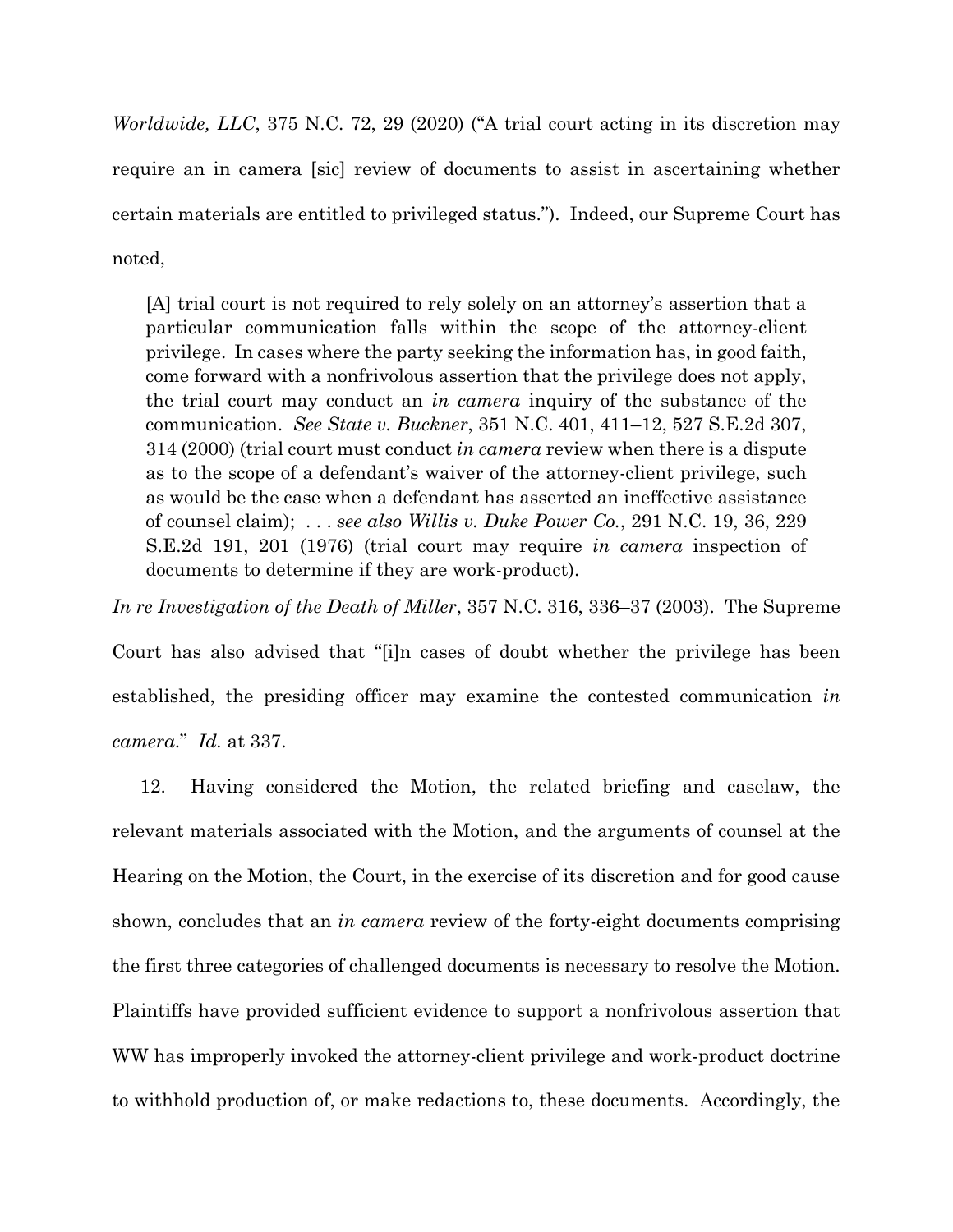Court concludes, in the exercise of its discretion and for good cause shown, that it should undertake an *in camera* review of these documents.

13. The Court is not yet prepared, however, to order an *in camera* review of the fourth category of challenged documents—the redacted portions of the five Vannoy Colvard billing records. Despite apparently holding these documents for some time and reviewing them sufficiently to state in their brief that the billing descriptions were privileged under *State v. Cherry*, 141 N.C. App. 642, 647 (2000), (Defs.' Br. Opp'n to Pls.' Mot. to Compel 23, ECF No. 827 (sealed), ECF No. 828 (redacted)), WW nevertheless contends that it has not yet adequately reviewed these challenged documents for privilege. At the same time, Vannoy Colvard complains that it has not yet had the opportunity to offer briefing on the Motion, despite not seeking to be heard on the Motion after its counsel learned that its records were at issue on Plaintiffs' Motion nearly three months ago on 31 January 2022. While the Court is not impressed with WW's and Vannoy Colvard's diligence in asserting their perceived rights in connection with these records, the Court recognizes that the attorney-client privilege "is one of the oldest and most revered in law," *id*. at 328, and will therefore exercise its discretion to permit WW to conduct a privilege review and Vannoy Colvard to offer briefing before further considering whether to order an *in camera* review of these records.

14. **WHEREFORE**, the Court, for the reasons stated herein and in the exercise of its discretion, hereby **ORDERS** as follows: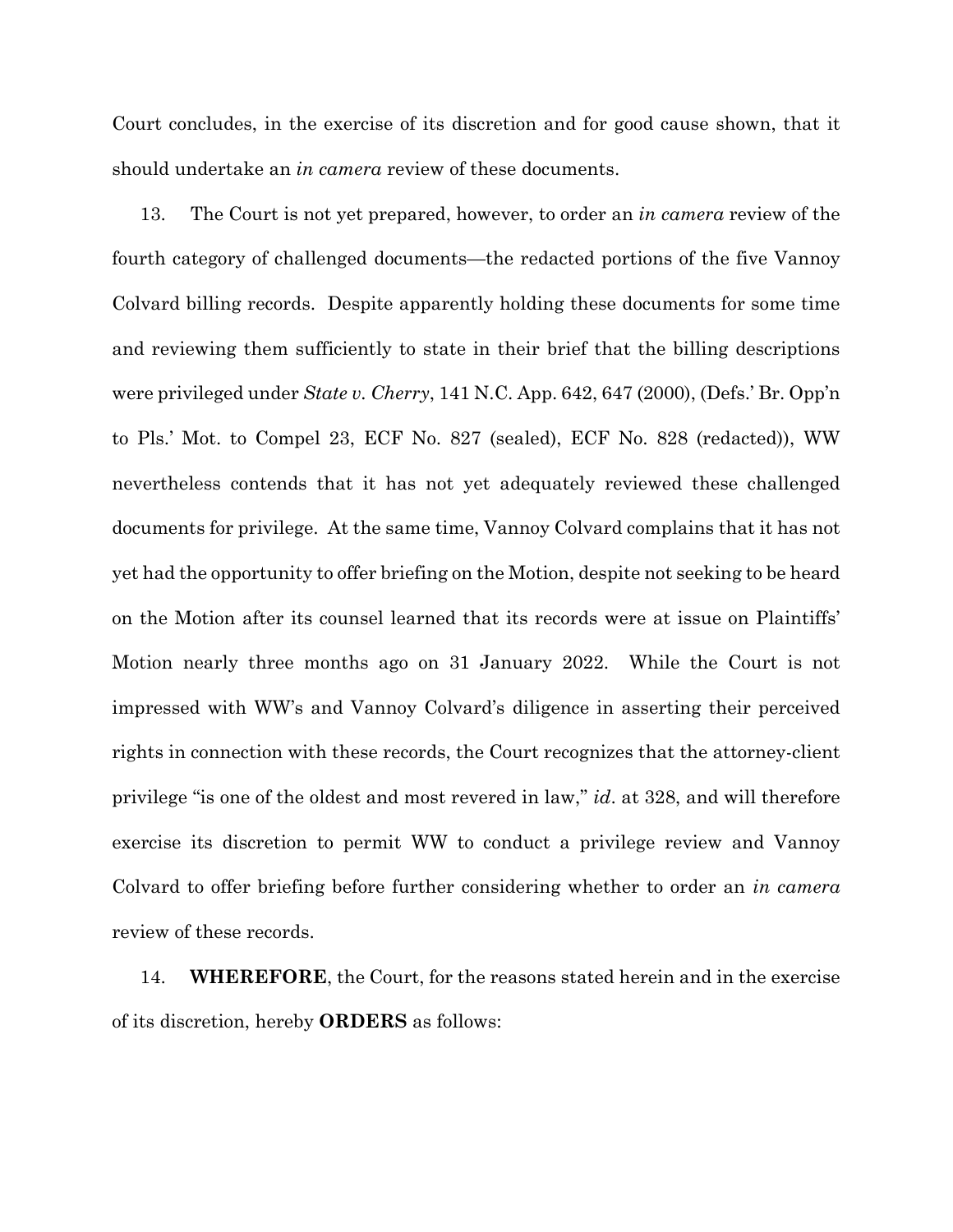- a. No later than 29 April 2022,<sup>3</sup> WW shall submit to the Court via hand delivery or overnight mail for the Court's *in camera* review a zip drive containing, as well as two hard copies of, the documents identified in Exhibit A to Plaintiffs' Motion as relating to (i) "Privilege Claims related to Pre-October 2011 Franchise Documents (26 documents)"; (ii) "Work Product Claims (7 documents)"; and (iii) "Additional Privilege Claims (15 documents)."
- b. WW shall conduct a privilege review of the "Vannoy Colvard Billing Records (5 documents)" identified in Exhibit A to Plaintiffs' Motion and produce the billing records to Plaintiffs and Vannoy Colvard, identifying in writing all assertions of privilege or work-product immunity with adequate and accurate descriptions, no later than 2 May 2022.
- c. Plaintiffs and Vannoy Colvard shall each have through and including 9 May 2022 to file a response to WW's assertion of privilege or workproduct immunity to the Vannoy Colvard billing records.
- d. WW shall have five (5) days after WW or Vannoy Colvard files a response to file a reply to such response.
- e. The Court **DEFERS** further ruling on the Motion pending the results of its *in camera* review and the briefing associated with the Vannoy Colvard billing records ordered hereunder.

<sup>&</sup>lt;sup>3</sup> The Court indicated at the conclusion of the Hearing on 21 April 2022 that it would order an *in camera* review of the challenged documents other than the Vannoy Colvard billing records with an expected date for WW's submission of those documents to the Court of 28 April 2022.